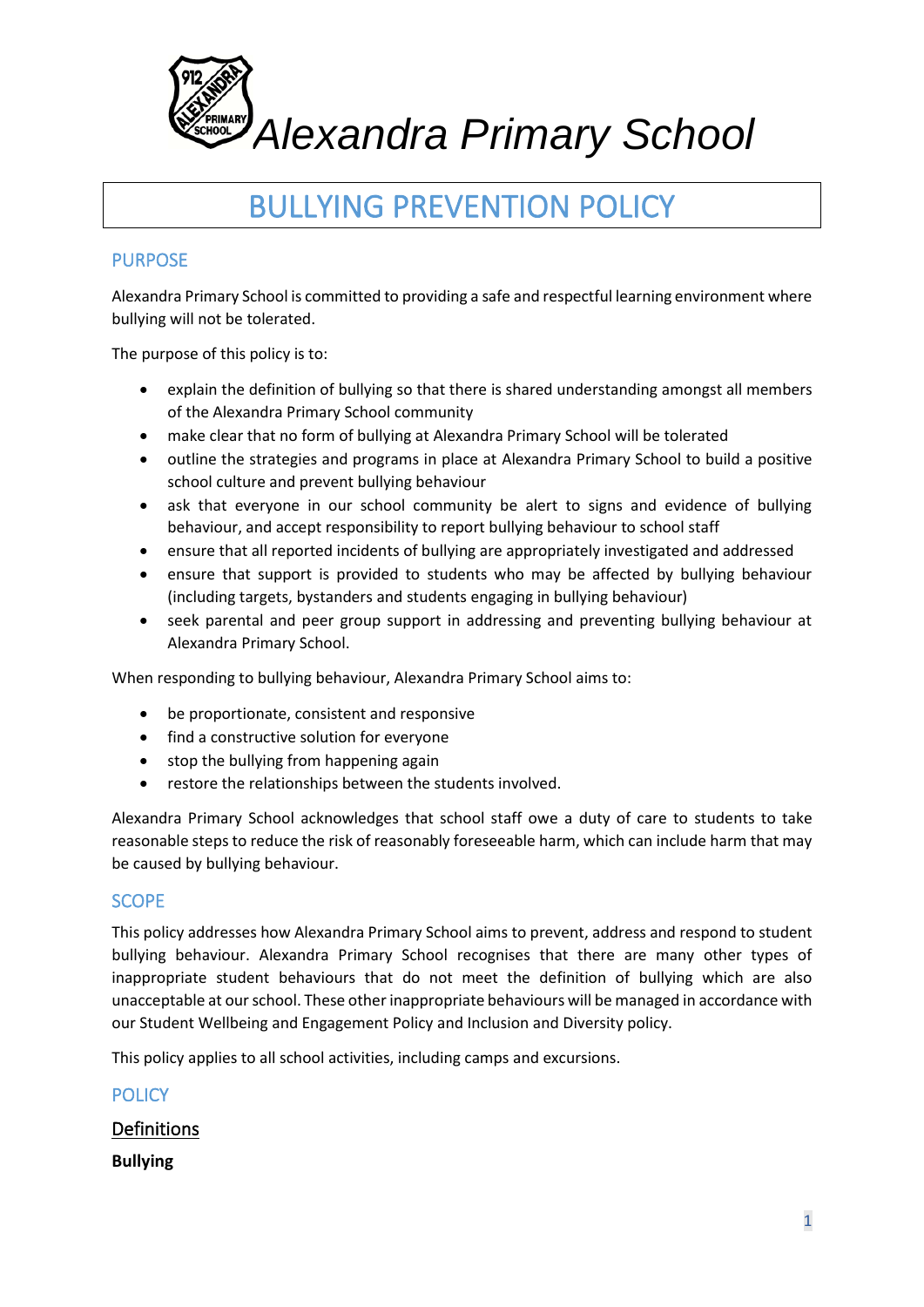

In 2018 the Education Council of the Council of Australian Governments endorsed the following definition of bullying for use by all Australian schools:

*Bullying is an ongoing and deliberate misuse of power in relationships through repeated verbal, physical and/or social behaviour that intends to cause physical, social and/or psychological harm. It can involve an individual or a group misusing their power, or perceived power, over one or more persons who feel unable to stop it from happening.*

*Bullying can happen in person or online, via various digital platforms and devices and it can be obvious (overt) or hidden (covert). Bullying behaviour is repeated, or has the potential to be repeated, over time (for example, through sharing of digital records)*

*Bullying of any form or for any reason can have immediate, medium and long-term effects on those involved, including bystanders. Single incidents and conflict or fights between equals, whether in person or online, are not defined as bullying.*

Bullying has three main features:

- It involves a misuse of power in a relationship
- It is ongoing and repeated, and
- It involves behaviours that can cause harm.

Bullying can be:

- 1. *direct* physical bullying e.g. hitting, tripping, and pushing or damaging property.
- 2. *direct* verbal bullying e.g. name calling, insults, homophobic or racist remarks, verbal abuse.
- 3. *indirect* bullying e.g. spreading rumours, playing nasty jokes to embarrass and humiliate, mimicking, encouraging others to socially exclude a person and/or damaging a person's social reputation or social acceptance.

*Cyberbullying* is direct or indirect bullying behaviours using digital technology. For example via a mobile device, computers, chat rooms, email, social media, etc. It can be verbal, written and include images, video and/or audio.

#### **Other distressing and inappropriate behaviours**

Many distressing and inappropriate behaviours may not constitute bullying even though they are unpleasant. Students who are involved in or who witness any distressing and inappropriate behaviours should report their concerns to school staff and our school will follow the Student Wellbeing and Engagement Policy.

*Mutual conflict* involves an argument or disagreement between people with no imbalance of power. In incidents of mutual conflict, generally, both parties are upset and usually both want a resolution to the issue. Unresolved mutual conflict can develop into bullying if one of the parties targets the other repeatedly in retaliation.

*Social rejection or dislike* is not bullying unless it involves deliberate and repeated attempts to cause distress, exclude or create dislike by others.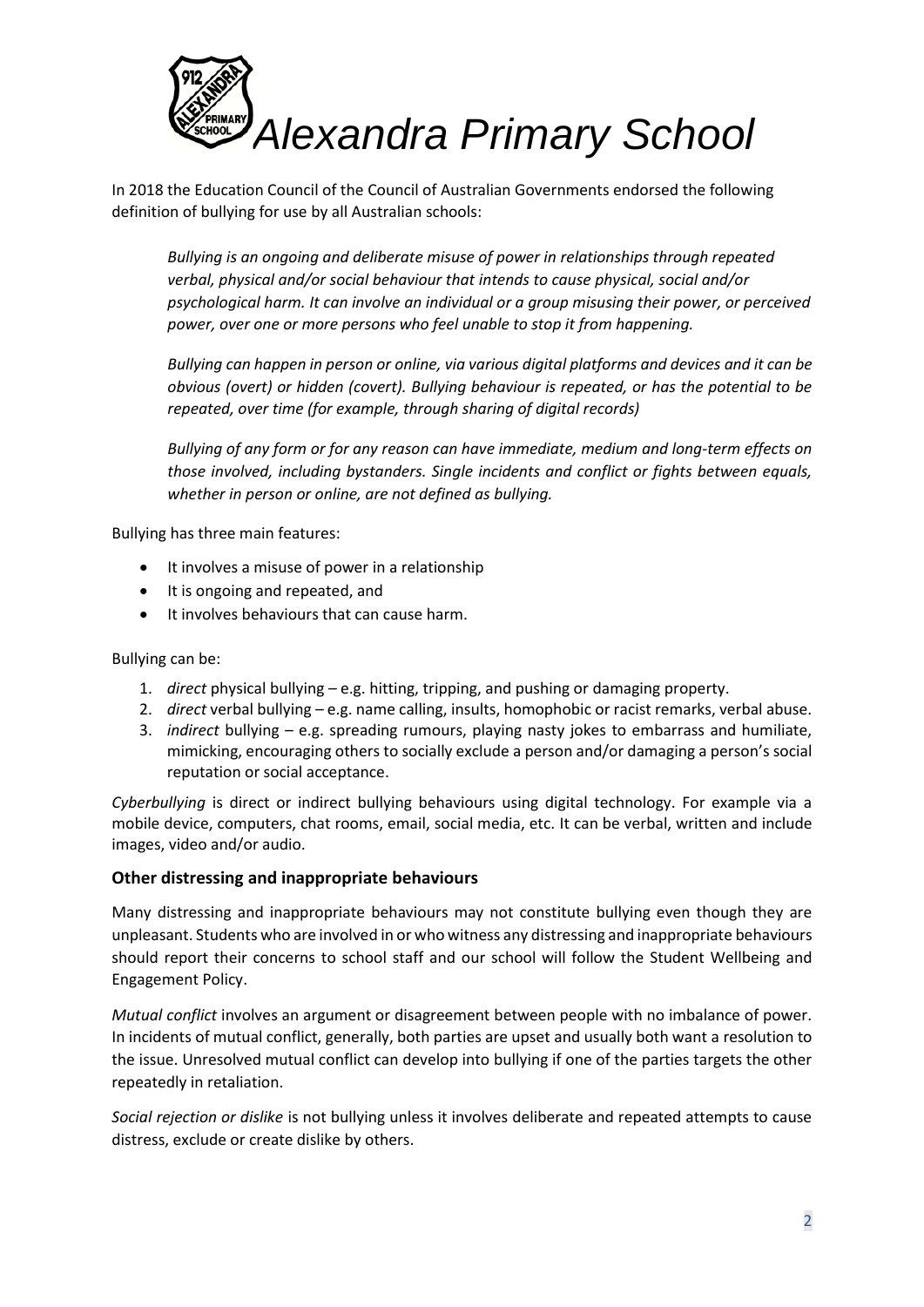

*Single-episode acts* of nastiness or physical aggression are not the same as bullying. However, single episodes of nastiness or physical aggression are not acceptable behaviours at our school and may have serious consequences for students engaging in this behaviour. Alexandra Primary School will use its Student Wellbeing and Engagement Policy to guide a response to single episodes of nastiness or physical aggression.

*Harassment* is language or actions that are demeaning, offensive or intimidating to a person. It can take many forms, including sexual harassment and disability harassment. Further information about these two forms of harassment, including definitions, is set out in our Inclusion and Diversity Policy. Harassment of any kind will not be tolerated at Alexandra Primary School and may have serious consequences for students engaging in this behaviour. Alexandra Primary School will use its Student Wellbeing and Engagement Policy to guide a response to students demonstrating harassing behaviour, unless the behaviour also constitutes bullying, in which case the behaviour will be managed in accordance with this Bullying Prevention Policy.

# Bullying Prevention

Alexandra Primary School has a number of programs and strategies in place to build a positive and inclusive school culture. We strive to foster a school culture that prevents bullying behaviour by modelling and encouraging behaviour that demonstrates acceptance, kindness and respect.

Bullying prevention at Alexandra Primary School is proactive and is supported by research that indicates that a whole school, multifaceted approach is the most effect way to prevent and address bullying. At our school:

- We have a positive school environment that provides safety, security and support for students and promotes positive relationships and wellbeing.
- We strive to build strong partnerships between the school, families and the broader community that means all members work together to ensure the safety of students.
- Teachers are encouraged to incorporate classroom management strategies that discourage bullying and promote positive behaviour.
- In the classroom, our social and emotional learning curriculum teaches students what constitutes bullying and how to respond to bullying behaviour assertively. This promotes resilience, assertiveness, conflict resolution and problem solving.
- The Peer Support Program encourages positive relationships between students in different year levels. We seek to empower students to be good friends and solve relationship issues in a positive and skilled manner.
- Restorative Justice is aimed at repairing harm, promoting accountability and developing independence. Restorative practices include the development of strategies to restore positive relationships and solve interpersonal issues. These strategies include problem-solving conversations that help separating the behaviour from the person. Restorative Justice practices give everyone involved a voice, returning power to those who have been the victim.
- The Buddy Program encourages relationships between younger and older students. This research based practice supports student connections, promotes empathy and care and gives younger students an anchor in the playground.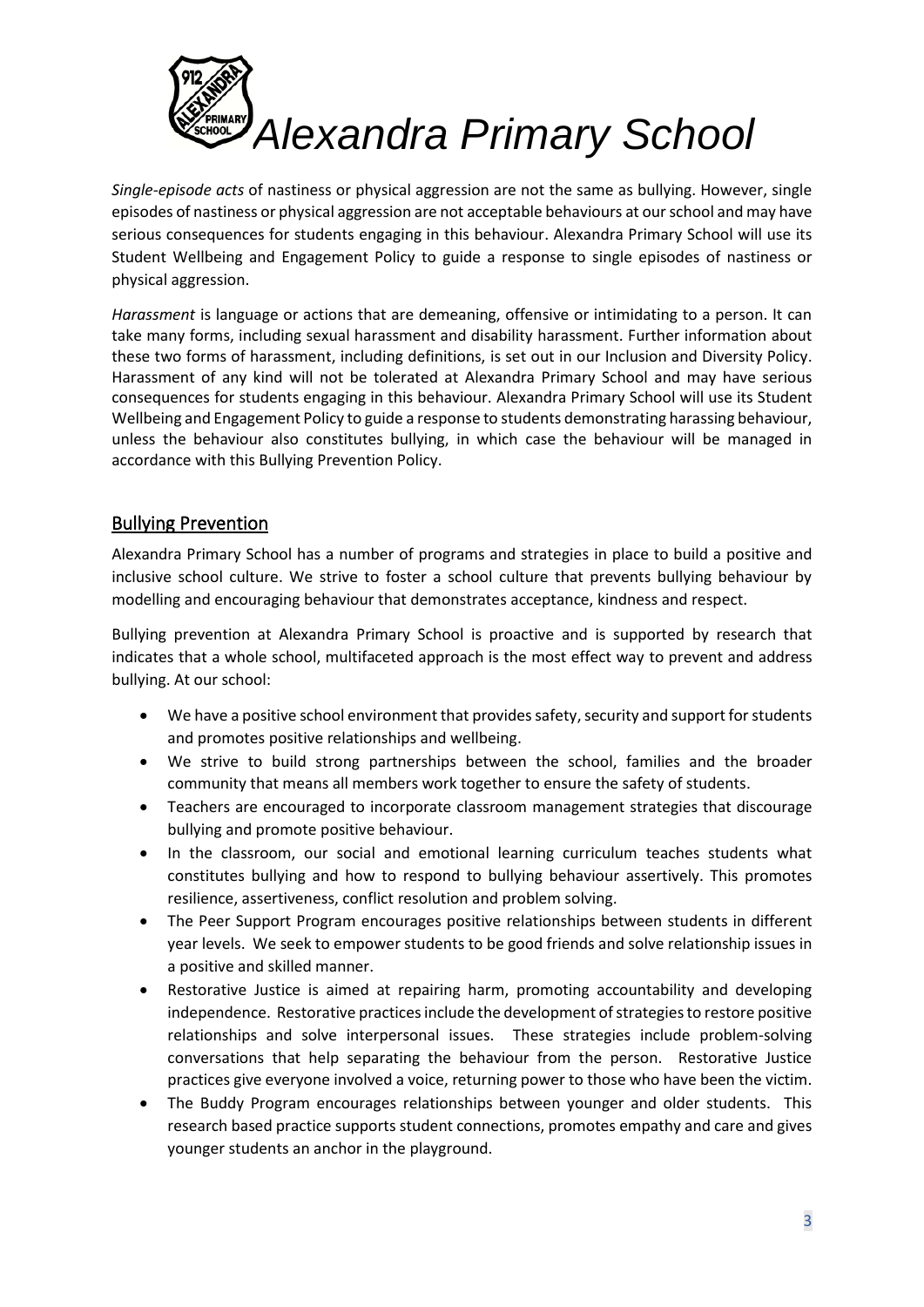

• Students are encouraged to look out for each other and to talk to teachers and older peers about any bullying they have experienced or witnessed.

For further information about our engagement and wellbeing initiatives, please see our Student Wellbeing and Engagement policy.

### Incident Response

#### Reporting concerns to Alexandra Primary School

Bullying complaints will be taken seriously and responded to sensitively at our school.

Students who may be experiencing bullying behaviour, or students who have witnessed bullying behaviour, are encouraged to report their concerns to school staff as soon as possible.

Our ability to effectively reduce and eliminate bullying behaviour is greatly affected by students and/or parents and carers reporting concerning behaviour as soon as possible, so that the responses implemented by Alexandra Primary School are timely and appropriate in the circumstances.

We encourage students to speak to their teacher. However, students are welcome to discuss their concerns with any trusted member of staff including teachers, education support staff and office staff.

Parents or carers who develop concerns that their child is involved in, or has witnessed bullying behaviour at Alexandra Primary School should first contact their teacher. If you are still concerned, you may wish to contact the Principal Vicky Draper on 03 5772 1006 or by email at [Alexandra.ps@education.vic.gov.au.](mailto:Alexandra.ps@education.vic.gov.au)

#### Investigations

When notified of alleged bullying behaviour, school staff are required to:

- 1. record the details of the allegations in Sentral and
- 2. inform the principal and any other relevant people i.e other classroom teachers.

The classroom teacher and Principal are responsible for investigating allegations of bullying in a timely and sensitive manner. To appropriately investigate an allegation of bullying, the teacher or Principal may:

- instigate the Restorative Justice protocol
- speak to the those involved in the allegations, including the target/s, the students allegedly engaging in bullying behaviour/s and any witnesses to the incidents
- speak to the parents of the students involved
- speak to the teachers of the students involved
- take detailed notes of all discussions for future reference
- obtain written statements from all or any of the above.

All communications with the teacher or Principal in the course of investigating an allegation of bullying will be managed sensitively. Investigations will be completed as quickly as possible to allow for the behaviours to be addressed in a timely manner.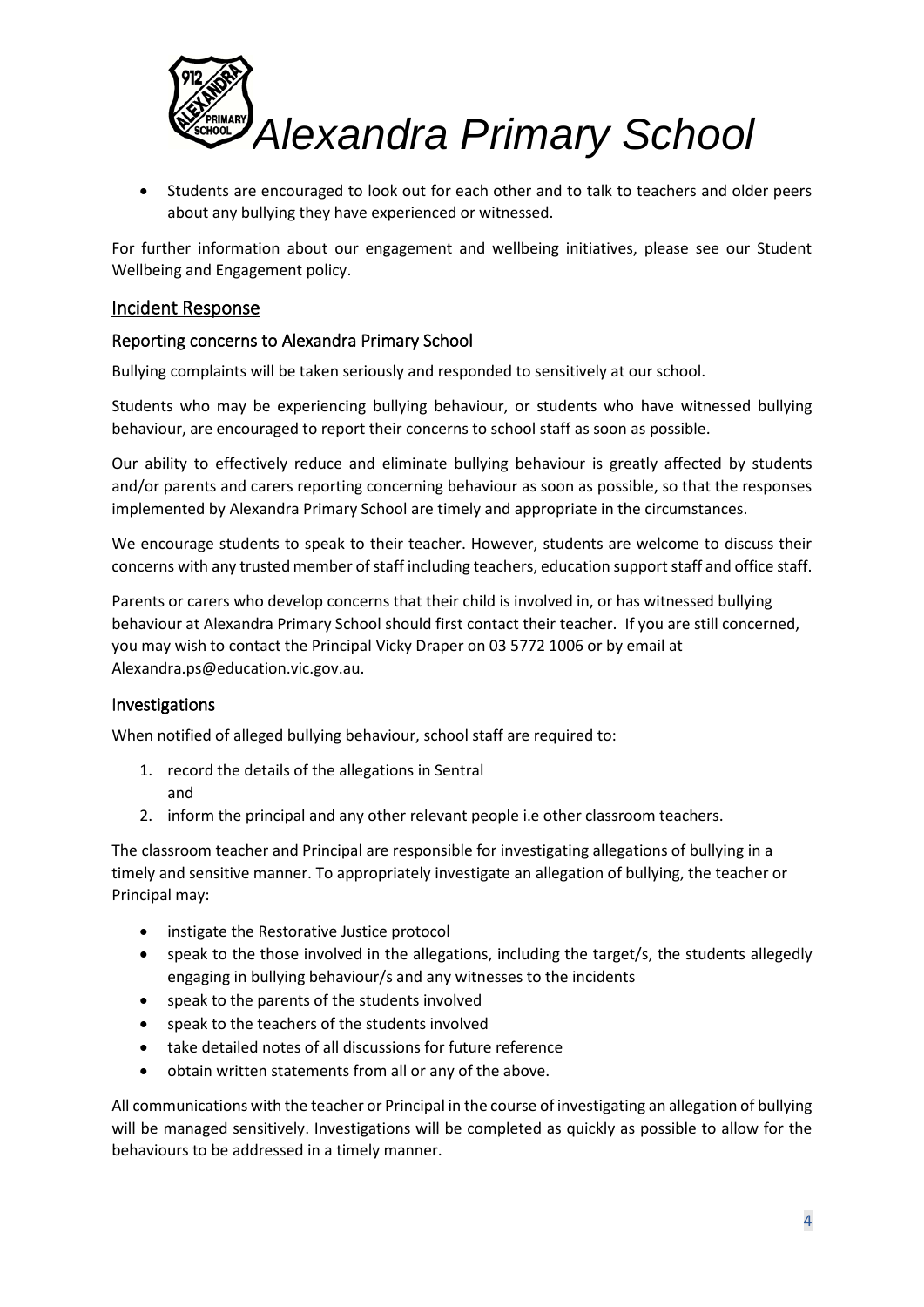

The objective of completing a thorough investigation into the circumstances of alleged bullying behaviour is to determine the nature of the conduct and the students involved. A thorough understanding of the alleged bullying will inform staff about how to most effectively implement an appropriate response to that behaviour.

Serious bullying, including serious cyberbullying, is a criminal offence and may be referred to Victoria Police. For more information, see: [Brodie's Law.](http://www.education.vic.gov.au/about/programs/bullystoppers/Pages/advicesheetbrodieslaw.aspx)

## Responses to bullying behaviours

When Principal has sufficient information to understand the circumstances of the alleged bullying and the students involved, a number of strategies may be implemented to address the behaviour and support affected students in consultation with all relevant parties.

There are a number of factors that will be considered when determining the most appropriate response to the behaviour. When making a decision about how to respond to bullying behaviour, Alexandra Primary School will consider:

- the age and maturity of the students involved
- the severity and frequency of the bullying, and the impact it has had on the target student
- whether the student/s engaging in bullying behaviour have displayed similar behaviour before
- whether the bullying took place in a group or one-to-one context
- whether the students engaging in bullying behaviour demonstrates insight or remorse for their behaviour
- the alleged motive of the behaviour, including any element of provocation.

The Principal may implement all, or some of the following responses to bullying behaviours:

- Offer counselling support to the target student or students, including referral to the Student Services Support Officer (SSSO).
- Offer counselling support to the students engaging in bullying behaviour, including referral to the SSSO.
- Offer counselling support to affected students, including witnesses and/or friends of the target student, including referral to the SSSO.
- Facilitate a Restorative Justice meeting with all or some of the students involved.
- Facilitate a mediation between some or all of the students involved to help to encourage students to take responsibility for their behaviour and explore underlying reasons for conflict or grievance. Mediation is only suitable if all students are involved voluntarily and demonstrate a willingness to engage in the mediation process.
- Facilitate a process using the Support Group Method, involving the target student(s), the students engaging in bullying behaviour and a group of students who are likely to be supportive of the target(s).
- Implement a Method of Shared Concern process with all students involved in the bullying.
- Facilitate a Student Support Group meeting and/or Behaviour Support Plan for affected students.
- Prepare an Individual Management Plan restricting contact between target and students engaging in bullying behaviour.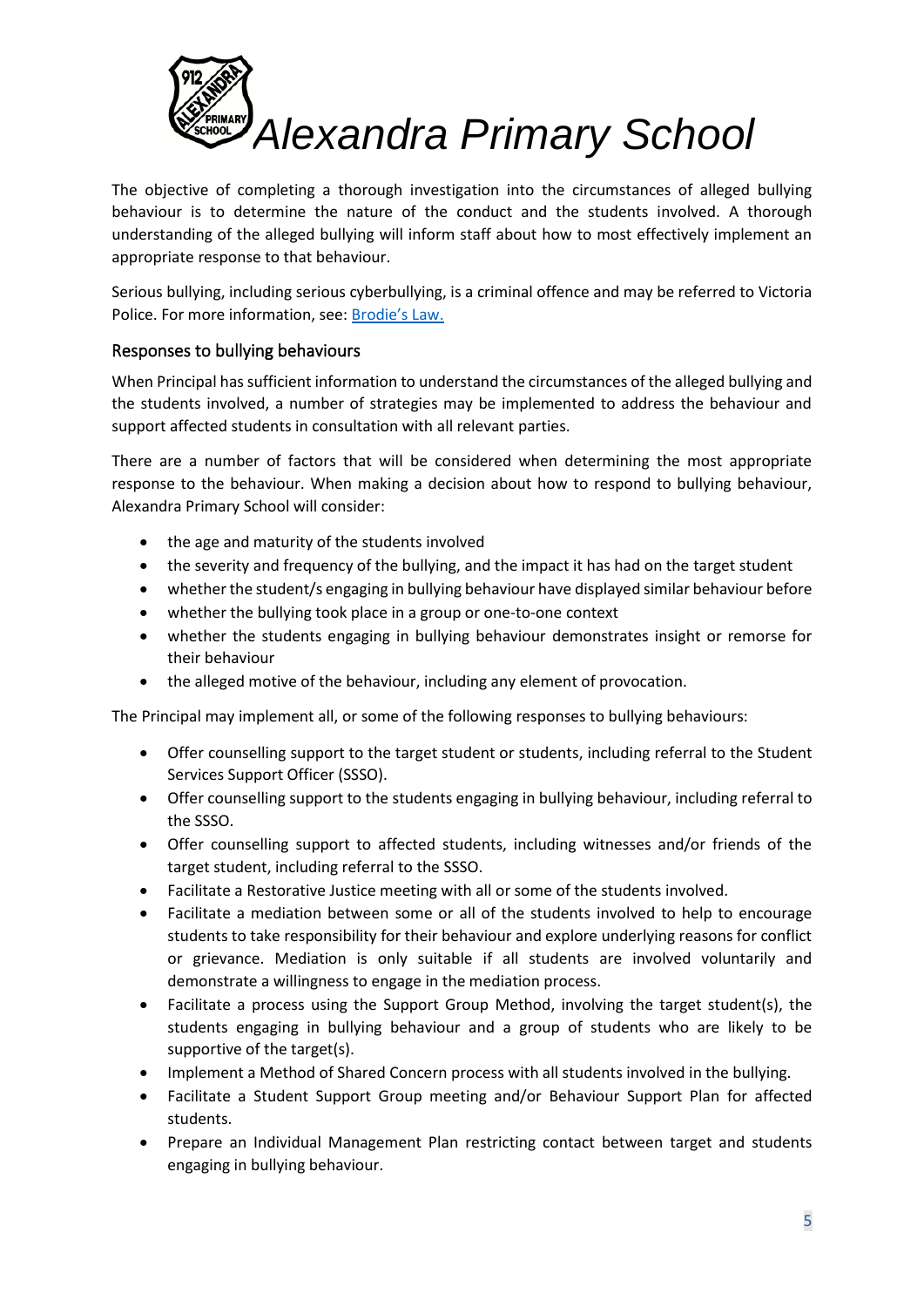

- Provide discussion and/or mentoring for different social and emotional learning competencies of the students involved, including connect affected students with an older Student Mentor.
- Monitor the behaviour of the students involved for an appropriate time and take follow up action if necessary.
- Implement disciplinary consequences for the students engaging in bullying behaviour, which may include removal of privileges, detention, suspension and/or expulsion consistent with our Student Wellbeing and Engagement policy, the Ministerial Order on Suspensions and Expulsions and any other relevant Department policy.

Alexandra Primary School understands the importance of monitoring and following up on the progress of students who have been involved in or affected by bullying behaviour. Where appropriate, school staff will also endeavour to provide parents and carers with updates on the management of bullying incidents.

The Principal is responsible for maintaining up to date records of the investigation of and responses to bullying behaviour.

# **COMMUNICATION**

This policy will be communicated to our school community in the following ways:

- Available publicly on our school's website
- Included in staff induction processes
- Included in our staff handbook/manual
- Discussed at staff briefings/meetings as required
- Discussed at parent information nights/sessions
- Included in transition and enrolment packs
- Made available in hard copy from school administration upon request

# FURTHER INFORMATION AND RESOURCES

This policy should be read in conjunction with the following school policies:

- Statement of Values and School Philosophy
- Student Wellbeing and Engagement Policy
- Parent Complaints policy
- Duty of Care Policy
- Inclusion and Diversity Policy

The following websites and resources provide useful information on prevention and responding to bullying, as well as supporting students who have been the target of bullying behaviours:

- [Bully Stoppers](https://www.education.vic.gov.au/about/programs/bullystoppers/Pages/default.aspx)
- Kids [Helpline](https://kidshelpline.com.au/)
- [Lifeline](https://www.lifeline.org.au/)
- [Bullying. No way!](https://bullyingnoway.gov.au/)
- [Student Wellbeing Hub](https://www.studentwellbeinghub.edu.au/)